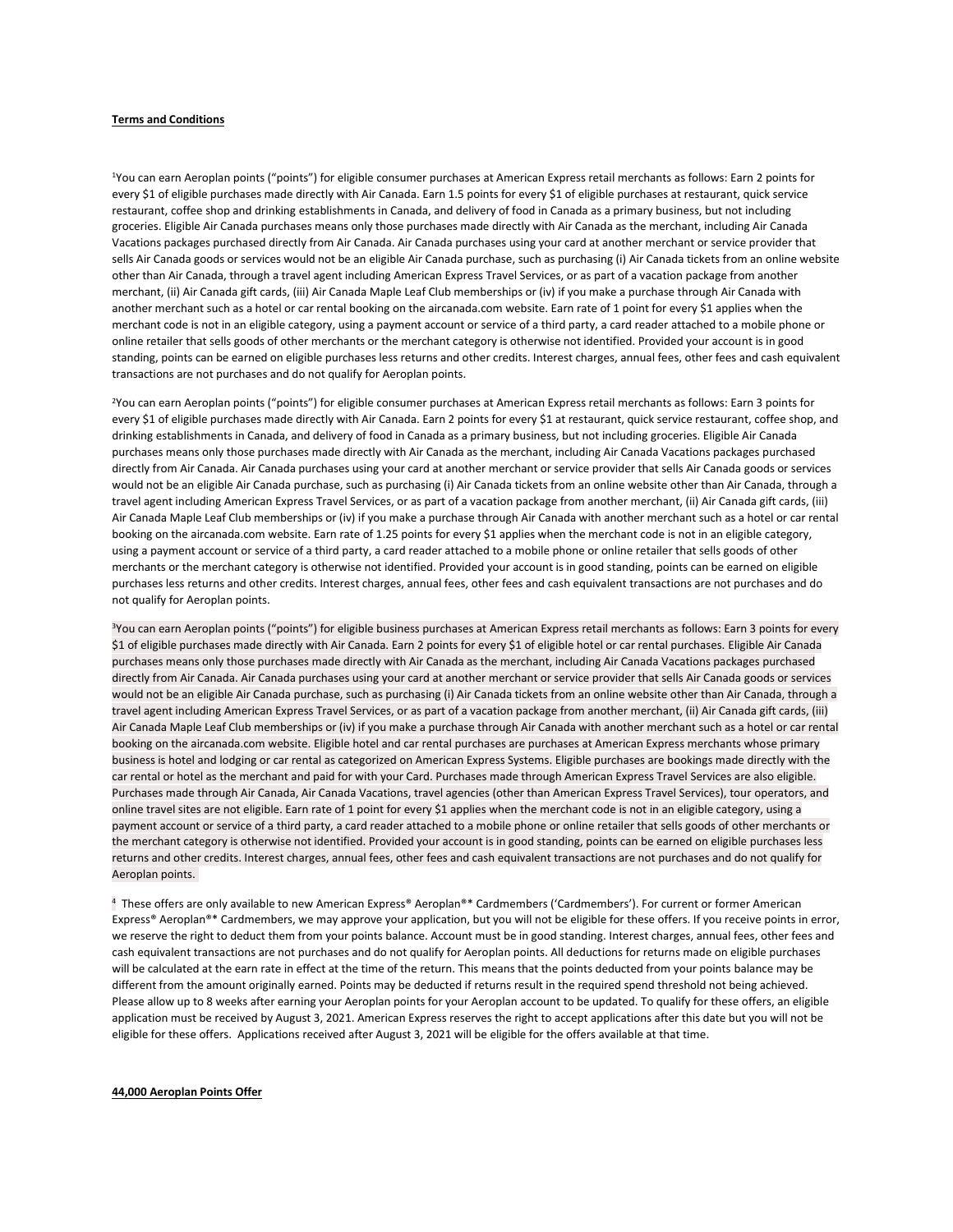To qualify for the 44,000 bonus Aeroplan points, you must have at least \$3,000 in net purchases posted to your account on or before your six (6) month anniversary date.

### **6,000 Aeroplan Points Offer**

To qualify for the additional monthly 1,000 Aeroplan points in the first six (6) months of Cardmembership, eligible American Express® Aeroplan®\* Cardmembers must have at least \$500 in net purchases posted to their account each month by the last day of each billing period. Purchases made during a billing period but posted after the end of that billing period will not count towards eligible spend for that month and count towards eligible spend for the next billing period. For example, if your monthly billing period is from August 15 to September 14, a purchase made on September 14 (transaction date) and posts on September 15 (posting date) will not count for eligible spend for that month and will count towards spend in the next month's billing period. If the August 15 to September 14 period was your 6<sup>th</sup> monthly billing period, then the purchase that was made on September 14 and posted on September 15 would not count toward this offer.

## **Points Offer on Eligible Eats & Drinks**

You can earn 3.5 additional Aeroplan points for every \$1 spent at (i) restaurant, quick service restaurant, coffee shop and drinking establishments in Canada, (ii) delivery of food and groceries in Canada as a primary business, and earn 4 additional Aeroplan points for every \$1 spent at (iii) stand-alone grocery stores in Canada on your American Express® Aeroplan®\* Card up to a combined maximum for (i), (ii) and (iii) of 25,000 Aeroplan points in the first six (6) months of Cardmembership. Reference to 5 Aeroplan points on eligible eats & drinks includes this offer combined with the standard earn rate. Once the combined maximum is reached or after 6 months of Cardmembership, whichever comes first, you will no longer earn bonus Aeroplan points on these categories and will continue to earn at the standard earn rate on these categories. Supplementary Card purchases count towards the 25,000 Aeroplan points threshold.

# **Standard Earn Rate**

You can earn Aeroplan points ("points") for eligible consumer purchases at American Express retail merchants as follows: Earn 2 points for every \$1 of eligible purchases made directly with Air Canada. Earn 1.5 points for every \$1 of eligible purchases at restaurant, quick service restaurant, coffee shop, and drinking establishments in Canada, and delivery of food in Canada as a primary business, but not including groceries. Eligible Air Canada purchases means only those purchases made directly with Air Canada as the merchant, including Air Canada Vacations packages purchased directly from Air Canada. Air Canada purchases using your card at another merchant or service provider that sells Air Canada goods or services would not be an eligible Air Canada purchase, such as purchasing (i) Air Canada tickets from an online website other than Air Canada, through a travel agent including American Express Travel Services, or as part of a vacation package from another merchant, (ii) Air Canada gift cards, (iii) Air Canada Maple Leaf Club memberships or (iv) if you make a purchase through Air Canada with another merchant such as a hotel or car rental booking on the aircanada.com website.

**For both the Points Offer on Eligible Eats & Drinks and the Standard Earn Rate:** Purchases at merchants where these categories are not their primary business such as general merchandise retailers do not qualify. Merchants are typically assigned codes and categorized based on what they sell. Earn rate of 1 point for every \$1 applies when the merchant code is not in an eligible category, using a payment account or service of a third party, a card reader attached to a mobile phone or online retailer that sells goods of other merchants or the merchant category is otherwise not identified. Provided your account is in good standing, points can be earned on eligible purchases less returns and other credits. Interest charges, annual fees, other fees and cash equivalent transactions are not purchases and do not qualify for Aeroplan points.

<sup>5</sup>These offers are only available to new American Express® Aeroplan®\* Reserve Cardmembers ("'Cardmembers"'). For current or former American Express® Aeroplan®\* Reserve Cardmembers, we may approve your application, but you will not be eligible for these offers. If you receive points in error, we reserve the right to deduct them from your points balance. Account must be in good standing. Interest charges, annual fees, other fees and cash equivalent transactions are not purchases and do not qualify for Aeroplan points. All deductions for returns made on eligible purchases will be calculated at the earn rate in effect at the time of the return. This means that the points deducted from your points balance may be different from the amount originally earned. Points may be deducted if returns result in the required spend threshold not being achieved. Please allow up to 8 weeks after earning your Aeroplan points for your Aeroplan account to be updated. To qualify for these offers, an eligible application must be received by August 3, 2021. American Express reserves the right to accept applications after this date but you will not be eligible for these offers. Applications received after August 3, 2021, will be eligible for the offers available at that time.

## **70,000 Aeroplan Points Offer**

To qualify for the 70,000 bonus Aeroplan points, you must have at least \$6,000 in net purchases posted to your account on or before your six (6) month anniversary date.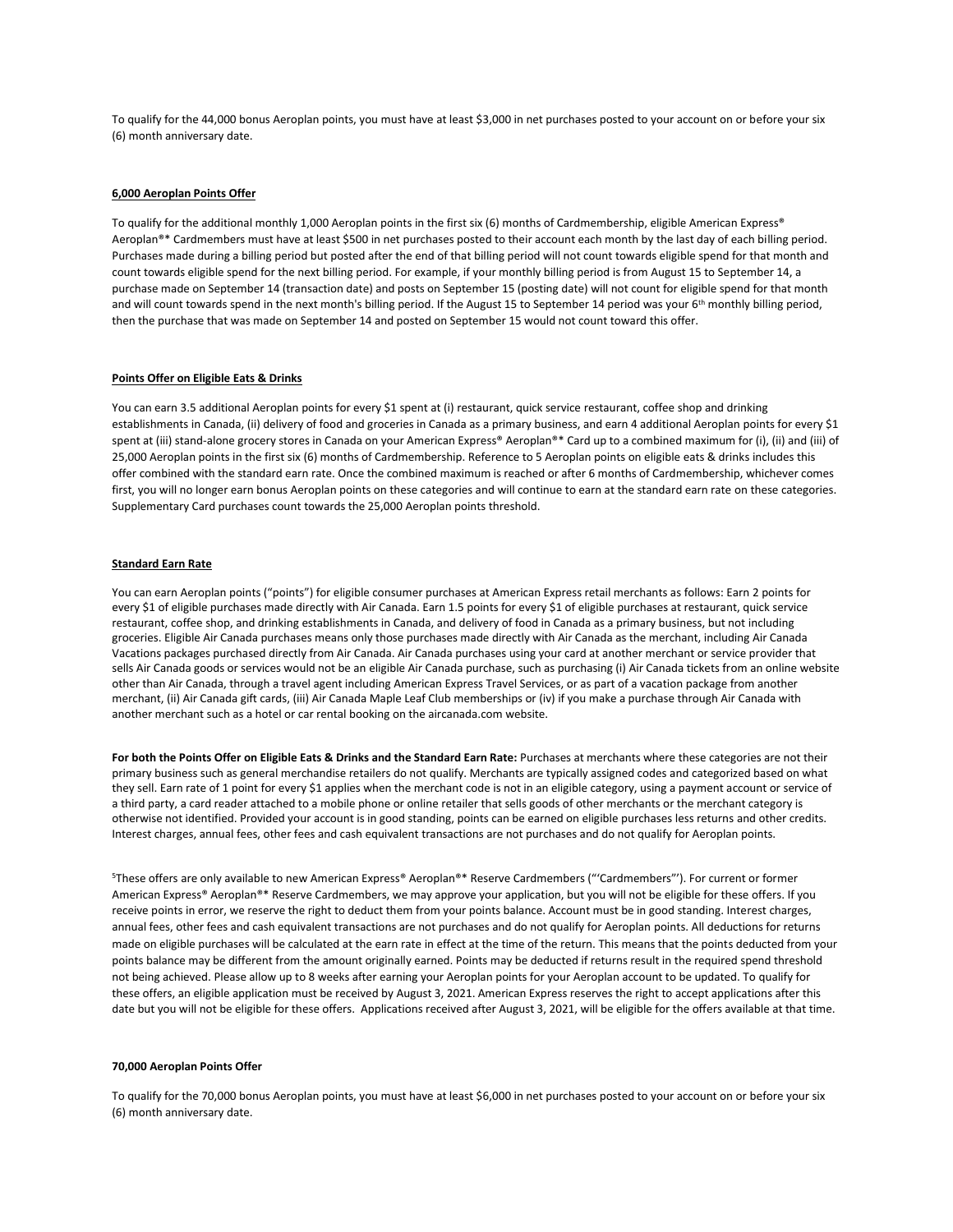#### **30,000 Aeroplan Points Offer**

To qualify for the additional monthly 5,000 Aeroplan points in the first six (6) months of Cardmembership, eligible American Express® Aeroplan®\* Reserve Cardmembers must have at least \$1,000 in net purchases posted to their account each month by the last day of each billing period. Purchases made during a billing period but posted after the end of that billing period will not count towards eligible spend for that month and count towards eligible spend for the next billing period. For example, if your monthly billing period is from August 15 to September 14, a purchase made on September 14 (transaction date) and posted on September 15 (posting date) will not count for eligible spend for that month and will count towards spend in the next month's billing period. If the August 15 to September 14 period was your 6th monthly billing period, then the purchase that was made on September 14 and posted on September 15 would not count toward this offer.

## **Points Offer on Eligible Eats & Drinks**

You can earn 8 additional Aeroplan points for every \$1 spent at (i) restaurant, quick service restaurant, coffee shop and drinking establishments in Canada and , (ii) delivery of food and groceries in Canada as a primary business, and earn 8.75 additional Aeroplan points for every \$1 spent at (iii) stand-alone grocery stores in Canada on your American Express® Aeroplan®\* Reserve Card up to a combined maximum for (i), (ii) and (iii) of 50,000 Aeroplan points in the first six (6) months of Cardmembership. Reference to 10 Aeroplan points on eligible eats & drinks includes this offer combined with the standard earn rate. Once the combined maximum is reached or after 6 months of Cardmembership, whichever comes first, you will no longer earn bonus Aeroplan points on these categories and will continue to earn at the standard earn rate on these categories. Supplementary Card purchases count towards the 50,000 Aeroplan points threshold.

## **Standard Earn Rate**

You can earn Aeroplan points ("points") for eligible consumer purchases at American Express retail merchants as follows: Earn 3 points for every \$1 of eligible purchases made directly with Air Canada. Earn 2 points for every \$1 spent at restaurant, quick service restaurant, coffee shop, and drinking establishments in Canada, and delivery of food in Canada as a primary business, but not including groceries. Eligible Air Canada purchases means only those purchases made directly with Air Canada as the merchant, including Air Canada Vacations® packages purchased directly from Air Canada. Air Canada purchases using your card at another merchant or service provider that sells Air Canada goods or services would not be an eligible Air Canada purchase, such as purchasing (i) Air Canada tickets from an online website other than Air Canada, through a travel agent, including American Express Travel Services, or as part of a vacation package from another merchant, (ii) Air Canada Gift Cards, (iii) Air Canada Maple Leaf Club memberships or (iv) if you make a purchase through Air Canada with another merchant such as a hotel or car rental booking on the aircanada.com website.

For both the Points Offer on Eligible Eats & Drinks and the Standard Earn Rate: Purchases at merchants where these categories are not their primary business such as general merchandise retailers do not qualify. Merchants are typically assigned codes and categorized based on what they sell. Earn rate of 1.25 points for every \$1 applies when the merchant code is not in an eligible category, using a payment account or service of a third party, a card reader attached to a mobile phone, or online retailer that sells goods of other merchants, or the merchant category is otherwise not identified. Provided your account is in good standing, points can be earned on eligible purchases less returns and other credits. Interest charges, annual fees, other fees and cash equivalent transactions are not purchases and do not qualify for Aeroplan points.

6 These offers are only available to new American Express®\* Aeroplan® Business Reserve Cardmembers. For current or former American Express®\* Aeroplan® Business Reserve Cardmembers, we may approve your application, but you will not be eligible for the Welcome offers. To qualify for these offers, an eligible application for the American Express® Aeroplan®\* Business Reserve card must be received by August 3, 2021. American Express reserves the right to accept applications after this date, but you will not be eligible for these offers but rather the offers available at that time. If you receive welcome bonus points in error, we reserve the right to deduct them from your points balance. Account must be in good standing.

To qualify for the 70,000 Welcome Bonus Aeroplan points, you must have at least \$10,000 in net purchases posted to your account on or before your six (6) month anniversary date. Funds advances, interest, balance transfers, Amex cheques, annual fees (if applicable), other fees, and charges for travellers cheques and foreign currencies are not purchases and do not qualify for eligible purchases. Points may be deducted if returns are made that put you below the spend threshold. Please allow up to eight weeks from the date the bonus points were earned for the bonus to be awarded. Offer ends August 3, 2021.

To qualify for the monthly bonus of 5,000 Aeroplan points in the first 6 months of Cardmembership, eligible American Express Aeroplan Business Reserve Cardmembers must have at least \$2,000 in net purchases posted to their account each month by the last day of each billing period. Up to a maximum of 30,000 Aeroplan points can be earned. Purchases made during a billing period but posted after the end of that billing period will not count towards eligible spend for that month and count towards eligible spend for the next billing period. For example, if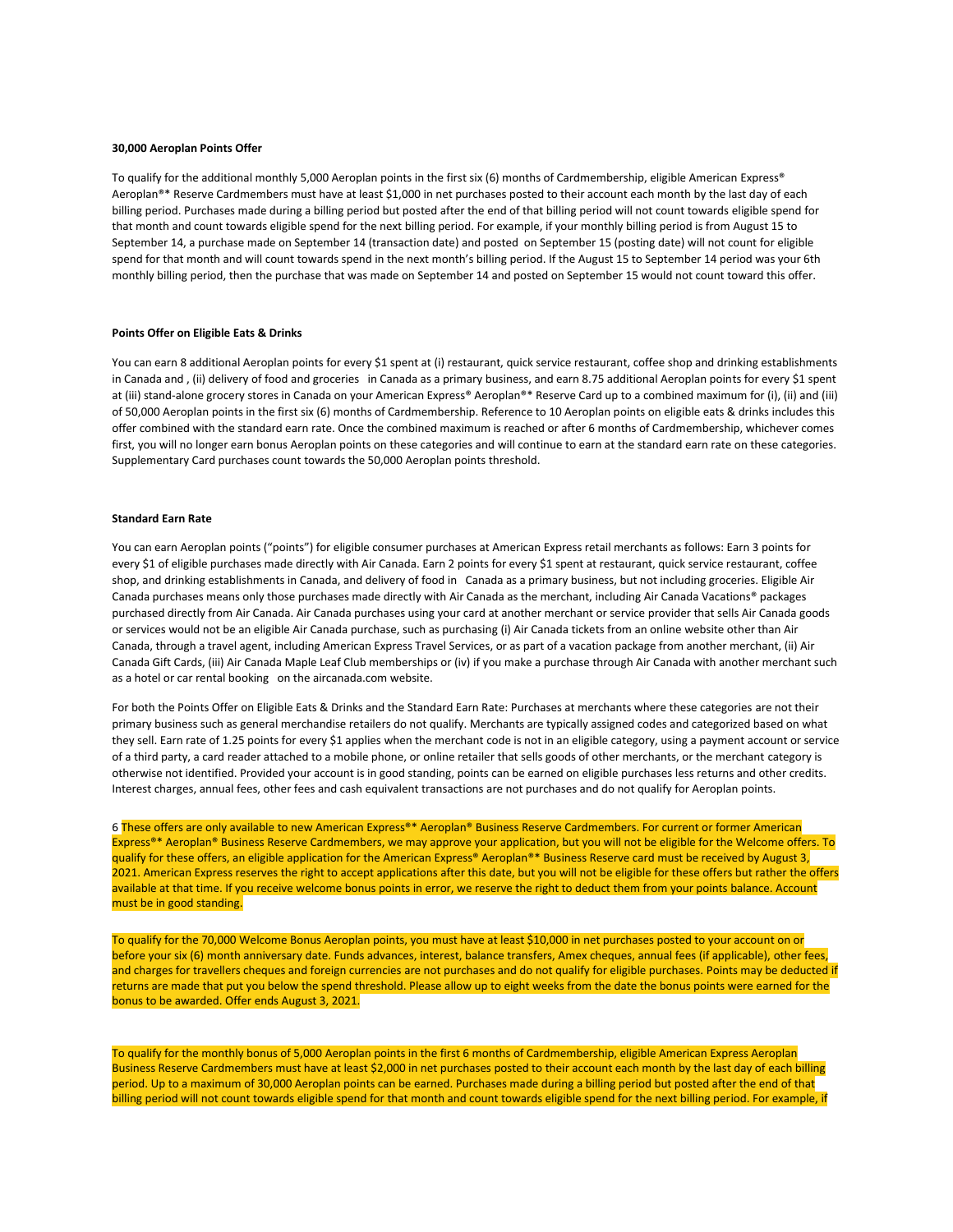your monthly billing period is from Aug 15 to Sept 14, a purchase made on Sept 14th (transaction date) and posts on Sept 15th (posting date) will not count for eligible spend for that month and will count towards spend in the next month's billing period. If the Aug 15 to Sept 14 period was your 6th monthly billing period, then the purchase that was made on Sept 14 and posted on Sept 15 would not count toward this offer. Account must be in good standing. Please allow up to eight weeks for your bonus points to be awarded.

You can earn Aeroplan points for eligible purchases at American Express retail merchants as follows: Earn 10 points for every \$1 at or for (i) stand-alone automobile gasoline stations in Canada, (ii) restaurant, quick service restaurant, coffee shop and drinking establishments in Canada, and (iii) delivery of food in Canada as a primary business, but not including groceries, up to a combined maximum of 50,000 Aeroplan points earned on net purchases posted to your account in the first six months of Cardmembership on these categories. Once the maximum is reached, you will no longer earn at 10 points for every \$1 regardless of any deductions of points for credits, returns and adjustments. Earn 1 point for every \$1 thereafter. Purchases at merchants where these categories are not their primary business such as general merchandise retailers do not qualify. Merchants are typically assigned codes and categorized based on what they sell. Earn rate of 1 point for every \$1 applies when the merchant code is not in an eligible category, using a payment account or service of a third party, a card reader attached to a mobile phone or online retailer that sells goods of other merchants or the merchant category is otherwise not identified. Provided your account is in good standing, points can be earned on eligible purchases less credits and adjustments. Interest charges, annual fees, other fees and cash equivalent transactions are not purchases and do not qualify for Aeroplan points. If you receive points in error, we reserve the right to deduct them from your account. Account must be in good standing

<sup>7</sup>From time to time, eligible Basic Aeroplan Cardmembers can get access to preferred pricing, which means they can book flight rewards for even fewer points. The number of points required to book a flight reward is determined by several factors, including, but not limited to, holding an eligible Aeroplan credit card and a member logging into their Aeroplan account, along with other rules as determined by Aeroplan in its sole discretion.

<sup>8</sup>Basic Cardmember is responsible for repayment of all charges. Account must be in good standing. An Additional Card is a supplementary card. Supplementary Cardmembers must be at least 13 years old. Maximum of 9 supplementary cards per account. Only Additional Cards with an annual fee are eligible for Air Canada benefits.

<sup>9</sup>Basic Cardmembers who also hold Aeroplan Elite Status will be able to roll over up to a maximum of 200,000 Status Qualifying Miles (SQM) from the prior qualification year to the next qualification year. This benefit applies when the member qualified for Aeroplan Elite Status by earning the required SQM or Status Qualifying Segments (SQS), as well as the required Status Qualifying Dollars (SQD), in the prior qualification year. If the member has been granted complimentary status, as determined by Air Canada, that is higher than the status they would have earned via their Status Qualifying balances, the rollover amount will be based on the status they would have earned otherwise (if any), and not the granted status. SQM rolled over from the previous qualifying year will apply towards status qualification for the following qualifying year. Rollover SQM will be deposited directly into the member's Aeroplan account no later than March 30 of any given year, provided the member earned at least Aeroplan 25K Status based on their Status Qualifying balances from the prior qualifying year. Rollover does not apply to SQS or SQD. Benefit is only available to Basic Cardmembers and does not apply to Supplementary Cardmembers. In the event the card is changed to a different product or the account is closed, regardless of reason for closure, any SQM rolled over as a result of this benefit will be removed from the Aeroplan account, and any status earned as a result of these rolled over SQM may also be rescinded. SQM do not count towards Million Mile Status and are not redeemable towards Aeroplan rewards. Where a Basic Cardmember is eligible to roll over SQM under another Aeroplan credit card, the total cumulative roll over of all SQM towards Aeroplan Elite Status cannot exceed the maximum of 200,000 SQM. All Aeroplan Elite Status conditions apply and can be reviewed at ww[w.aircanada.com/elite-termsandconditions.](http://www.aircanada.com/elite-termsandconditions)

<sup>10</sup>Basic Cardmembers who also hold Aeroplan Elite Status will be able to roll over up to a maximum of 50 eUpgrade credits received in the prior status year to the next status year. eUpgrade credits issued on a promotional basis, as well as those already rolled over from a previous benefit year, are not eligible for this benefit. Rollover eUpgrade credits will be deposited directly into the member's Aeroplan account no later than March 30 of any given year, provided the member holds Aeroplan Elite Status at that time, and held Aeroplan Elite Status in the previous benefit year. If the card is changed to a different product or the account is closed, regardless of reason for closure, any unused, rolled over eUpgrade credits will be forfeited and removed from the member's eUpgrade account. Benefit is only available to Basic Cardmembers and does not apply to Supplementary Cardmembers. Where a Basic Cardmember is eligible to roll over eUpgrade credits under another Aeroplan credit card, the total cumulative roll over of all eUpgrade credits cannot exceed the maximum of 50 eUpgrade credits. All eUpgrade conditions apply and can be reviewed at ww[w.aircanada.com/eupgrade-termsandconditions.](http://www.aircanada.com/eupgrade-termsandconditions)

11Basic Cardmembers will receive one (1) Annual Worldwide Companion Pass after spending more than \$25,000 on net purchases (less any returns, credits and adjustments) posted to the Basic Cardmember's card account in the 12 months prior to their Card anniversary date. The pass will be deposited into the Aeroplan account 8-10 weeks after the Card anniversary date. On each Card anniversary date, the calculation of the annual net purchases resets to zero and Basic Cardmembers must qualify again in the new annual period. Purchases transacted or posted on the Card anniversary date will be included in the calculation of net purchases for the next annual period and not the previous annual period. The pass entitles a companion to accompany the Basic Cardmember upon the purchase of a fixed base fare (plus taxes, fees, charges and surcharges), when the Basic Cardmember books a published economy fare on a flight marketed and operated by Air Canada, Air Canada Rouge or under the Air Canada Express brand. Valid against the purchase of one round-trip fixed base fare (plus taxes, fees, charges and surcharges) for a companion when travelling on the same itinerary and booked at the same time as the Basic Cardmember. Passes are valid for 12 months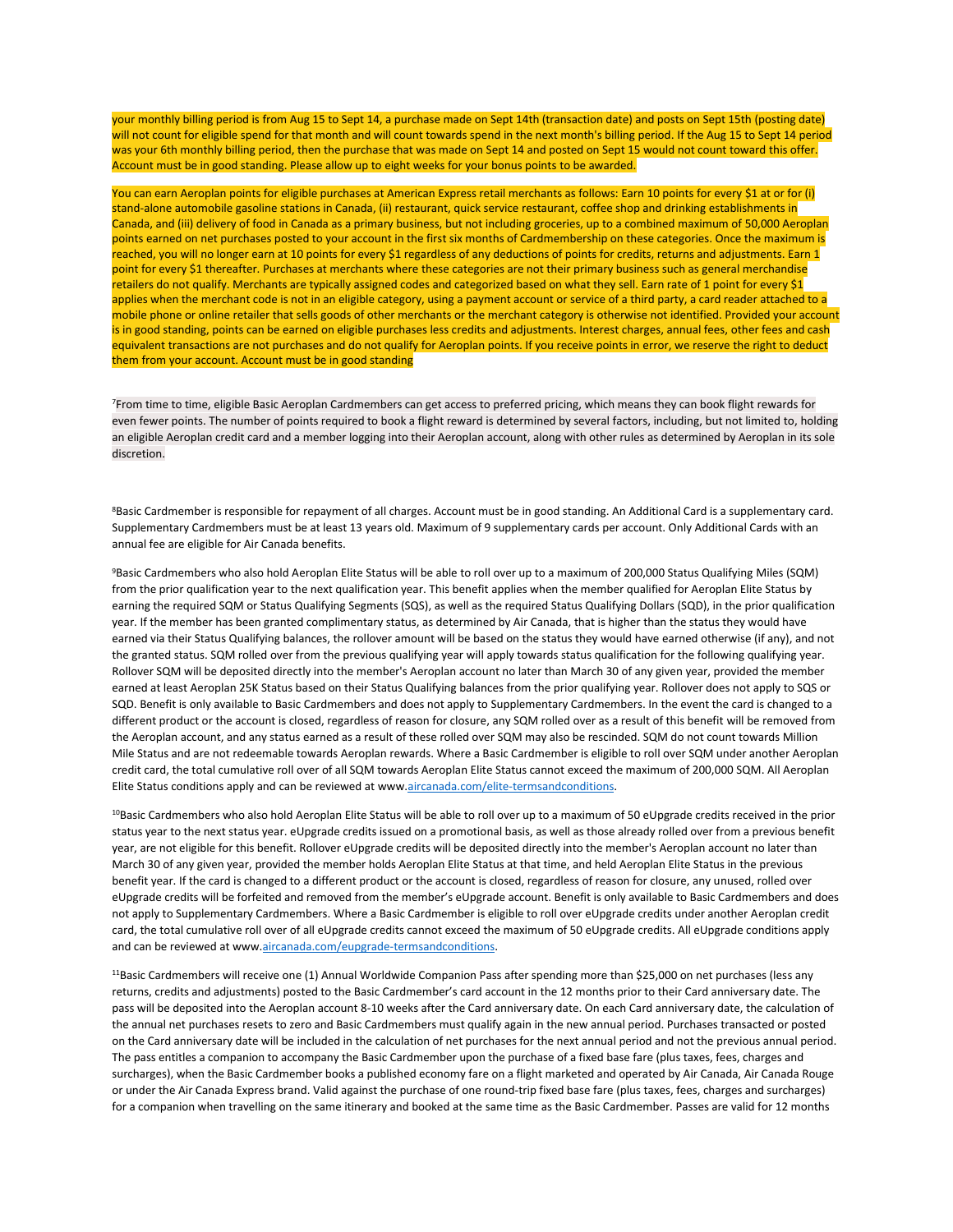from the date issued. The pass is valid towards a new booking only, and not valid on existing reservations. Bookings must be made directly with Air Canada, via aircanada.com, the Air Canada Mobile App, or through the Air Canada call center ("Air Canada Reservations"). Maximum of one companion pass may be used per booking. If one-way travel is booked, the full base fare will be charged, the pass will be deemed fully used and the return portion of travel will be forfeited. Total pricing varies based on itinerary booked. Basic Cardmembers may use the pass only once on their choice of travel: (i) within Canada and continental US (excluding Hawaii) for \$99 CAD base fare (ii) to/from Hawaii, Mexico, Central America, and the Caribbean for \$299 CAD base fare, (iii) to/from South America, Europe, Middle East, and Africa for \$499 CAD base fare, and (iv) to/from Asia, Australia, and New Zealand for \$599 CAD base fare. In addition to the purchase of a fixed base fare, the companion will be responsible to pay all applicable taxes, fees, charges and surcharges that apply above the companion's base fare. All travel must originate or terminate in Canada or the United States. Valid for travel at any time with no blackout periods. Also valid against the purchase of fares on sale. The companion will be booked into the same fare brand as the Basic Cardmember and will receive all applicable benefits and services associated with that fare brand. The pass may not be used against the purchase of premium cabin fares, or in conjunction with Aeroplan flight rewards, Flight Pass, group travel bookings, Air Canada Vacations bookings, or any other discounts or promotion codes. The pass must be redeemed at the time of purchase, and if multiple companion passes are available in association with the same Aeroplan number, the pass that would expire first will be used. Booking must be made before the pass expiry date, but travel may occur after the pass expiry date subject to flight schedule availability at the time of booking. Pass may only be used as described, cannot be transferred and has no monetary or exchange value. Changes or cancellations are allowed according to the fare rules of the fare purchased. Changes and cancellations must be made at the same time for both the Basic Cardmember and the companion, and failure to do so may result in the companion pass being forfeited. If during a change or cancellation the pass is reinstated in the Basic Cardmember's Aeroplan account, the original expiry date will take effect and the pass may then be considered expired. In the event of a change or cancellation, travelers are required to pay all applicable fees based on the fare type purchased for each ticket, plus the difference in fare, if applicable, and all taxes, fees, charges and surcharges that apply above the base fare. The Basic Cardmember's account must be and remain active (not cancelled) and in good standing in order to receive and retain the reward. Companions who are members of Aeroplan or other partner frequent flyer programs are eligible to accumulate points and/or miles for the ticket issued in exchange for the companion pass according to conditions of the fare brand purchased. Aeroplan Elite™ Status benefits and upgrades are applicable if the traveler holds appropriate status and the fare purchased allows. Air Canada reserves the right to apply additional fees for bookings made via Air Canada Reservations. Unused passes will automatically be cancelled on the date the card account is cancelled, regardless of reason for cancellation, or if the card account is changed to a different product. Air transportation services on Air Canada are subject to Air Canada's General Conditions of Carriage & Tariffs (www.aircanada.com/conditionsofcarriage) at the time of booking.

 $12$  For every \$5,000 or \$10,000 (depending on the card product) in eligible net purchases (less any returns, credits and adjustments) charged to the card and posted to the card account, Basic Cardmembers will earn 1,000 Status Qualifying Miles (SQM) and 1 Status Qualifying Segment (SQS) which will be deposited in their Aeroplan member account and appear on the next card account billing statement. Please allow at least three (3) days after being earned for the SQM and SQS to be added to your Aeroplan account. SQM and SQS are not redeemable towards Aeroplan rewards and only count toward Aeroplan Elite Status qualification. SQM do not count towards Million Mile Status. Supplementary Cardmember(s) are not eligible to receive SQM or SQS through this benefit; however, all eligible spend by Supplementary Cardmembers will count towards the Basic Cardmember's spend. Basic Cardmembers may earn unlimited bonus SQM and SQS during an Aeroplan Elite Status qualification period. In the case of returns, credits or adjustments that reduce the amount of net purchases below a previously achieved threshold for which SQM and SQS was not previously awarded, you may not earn the SQM and SQS, but if you were awarded SQM and SQS, the amount deducted could result in you having negative net purchases and you will have to make purchases if you wanted to bring your net purchases to zero before earning towards your next SQM and SQS. All Aeroplan Elite Status conditions apply and can be reviewed at [www.aircanada.com/elite-termsandconditions.](http://www.aircanada.com/elite-termsandconditions)

<sup>13</sup>A Basic Cardmember or eligible Supplementary Cardmember, and up to eight (8) other passengers traveling on the same reservation (up to a maximum of 9 travellers), are each entitled to a free first checked bag up to 23kg/50lb. Benefit only applies when checking in with Air Canada, for a flight operated by Air Canada, Air Canada Rouge or under the Air Canada Express brand. Benefit is not available if check-in is with another airline. If the first checked bag is already complimentary (for example, as a result of Aeroplan Elite Status or fare purchased), there is no additional checked bag benefit that will be provided. Free first checked bag benefit may not be applied retroactively, and no refunds will be issued. Service charges for additional/oversized/overweight baggage may apply. For more information on baggage restrictions, please visit ww[w.aircanada.com/baggage.](http://www.aircanada.com/baggage)<sup>13</sup>A Basic Cardmember and Supplementary Cardmember(s) are each entitled to complimentary access to any Maple Leaf Lounges located in Canada and the United States, including International Maple Leaf Lounges in Canada and the United States when travelling on an international itinerary. Access excludes Air Canada Signature Suites and lounges operated by third parties, such as Star Alliance member airlines. Guests of Basic Cardmembers or Supplementary Cardmembers may enter upon paying an applicable fee. Access will be granted in conjunction with a same-day, confirmed ticket on a flight marketed or operated by Air Canada, Air Canada Rouge, under the Air Canada Express brand, or any Star Alliance member airline. Anyone under the age of majority entering a Maple Leaf Lounge must be accompanied by an adult with access to the lounge. Age of majority is determined by the jurisdiction in which the Maple Leaf Lounge is located. Benefit may only be used as described, and otherwise cannot be transferred. Access is subject to space availability. See ww[w.aircanada.com/lounges-termsandconditions](http://www.aircanada.com/lounges-termsandconditions) for applicable Maple Leaf Lounges Terms and Conditions.

<sup>14</sup> A Basic Cardmember and Supplementary Cardmember(s) are each entitled to complimentary access to any Maple Leaf Lounges located in Canada and the United States, including International Maple Leaf Lounges in Canada and the United States when travelling on an international itinerary. Access excludes Air Canada Signature Suites and lounges operated by third parties, such as Star Alliance member airlines. Guests of Basic Cardmembers or Supplementary Cardmembers may enter upon paying an applicable fee. Access will be granted in conjunction with a same-day, confirmed ticket on a flight marketed or operated by Air Canada, Air Canada Rouge, under the Air Canada Express brand, or any Star